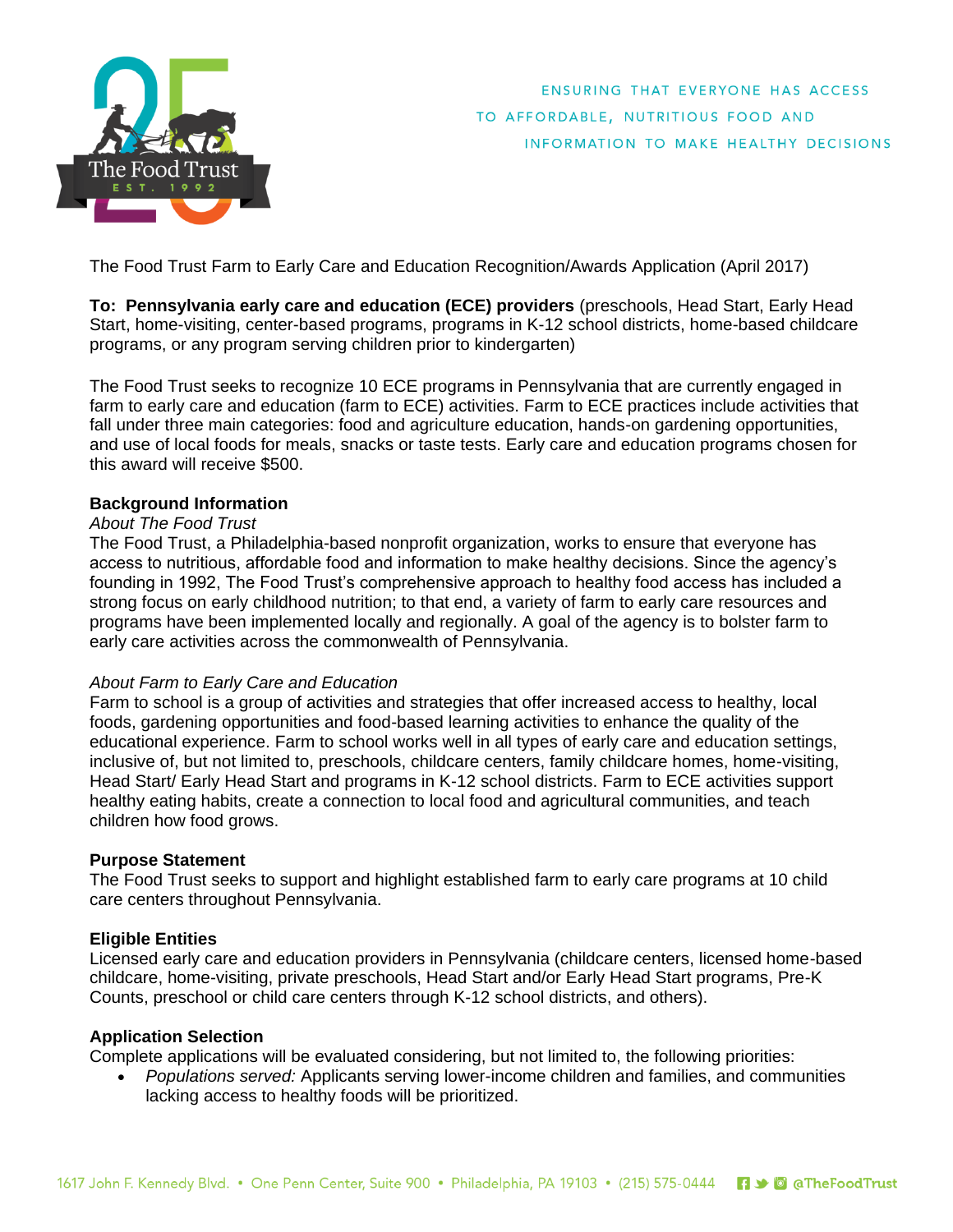*Geographic diversity and variety of ECE settings/program types:* We are seeking to award providers from across the state representing a variety of ECE settings. Geographic diversity and ECE program types may factor into overall award decisions.

## **Use of Funds**

Award money may be spent on:

- Costs associated with purchasing of local foods for meals and/or snacks
- Cost associated with educational activities that support exploration of local food, agriculture, gardens and nutrition
- Locally grown food for taste tests and food preparation with children
- Activity supplies for edible plants in gardens, on windowsills or with indoor grow lights (such as potting soil, containers, seeds, watering cans, etc.)
- Travel associated with field trips to farms, farmers markets and/or community gardens
- Costs associated with promoting and increasing access to local foods for providers, staff and/or families
- Resources or education for families and the community (e.g., sending bags of local food home with families, or serving as a Community Supported Agriculture [CSA] distribution site or hub for food purchases, related information, activities/workshops, seeds, materials, etc.)
- Costs associated with printing photos of children, families and staff participating in project activities.
- Travel costs related to farm to early care stakeholder meetings

# **Timeline**

April 17 RFP Released May 17 Application Due Early June Awards announced

# **If selected for the award, The Food Trust requires:**

- At least one site visit from The Food Trust and stakeholders
- Participation in two brief surveys
- Ad hoc communication via phone and email

# **Application Instructions**

We are committed to celebrating and supporting farm to early care efforts in a wide variety of settings. If you have questions or are interested in applying but feel you need assistance with any aspect of the application, please contact us:

Isel Otero-Vera iotero-vera@thefoodtrust.org 215-575-0444, ext. 4185

Please fill out the [short application online](https://survey.zohopublic.com/zs/wiywe4?lang=en) by 11:59 p.m. on **May 18, 2017**. Alternatively, the application questions are listed below and can be filled out and then mailed, emailed or faxed to The Food Trust. Mailed applications must be postmarked by May 18, 2017. The application is also available [online in Spanish.](https://survey.zohopublic.com/zs/wiywe4?lang=es)

Email: iotero-vera@thefoodtrust.org

- Mail: Isel Otero-Vera The Food Trust 1617 JFK Blvd, Suite 900 Philadelphia, PA 19103
- Fax: 215-575-0466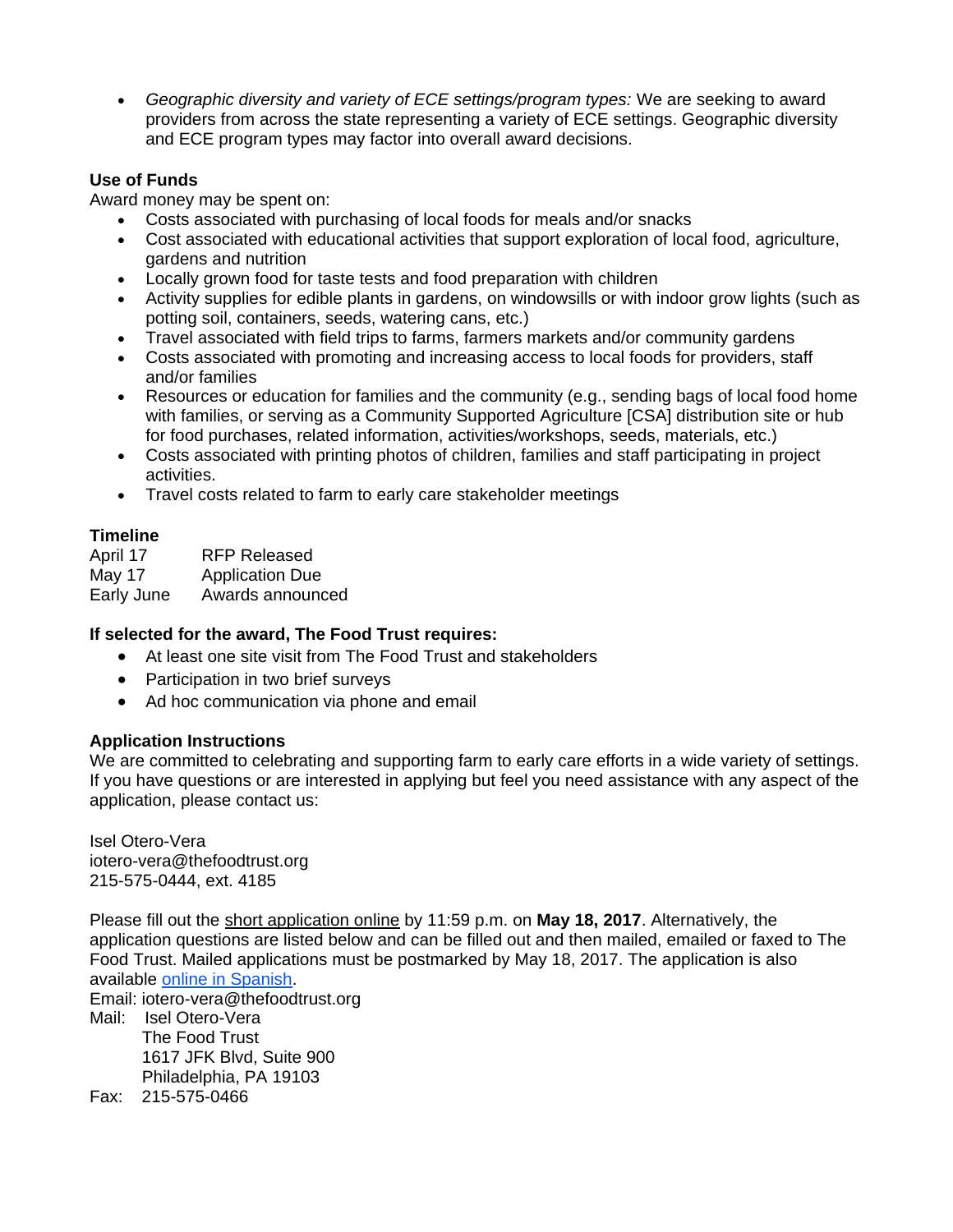# **General Information & Applicant Information**

Name of applicant center or organization:

Location Address: Mailing Address (if different): County name:

Name of primary project contact:

 First Name: Last Name: Job Title: Phone number: Email address:

Is your center licensed?: Yes/No

Name of project (if applicable): Type of center (select all that apply):

- Childcare center
- Licensed home-based child care
- Private preschool
- Head Start and/or Early Head Start
- Pre-K Counts
- Preschool or child care through K-12 school district
- Other

Does the early childhood program participate in Child and Adult Care Food Program (CACFP)?

- Yes
- $\bullet$  No
- Not sure
- N/A—meals not served

Approximately what percentage of enrolled children receive CCIS/Child Care Works subsidies, if applicable?

How would you describe the area in which your center is located:

- Urban
- Rural
- Suburban

### *Suggested maximum word count is 250 words per section (1 or 2 paragraphs).*

### **1. Site Overview**

- A. Describe your program/setting and the community/families you serve.
- B. In 250 words or less, tell us about your farm to early care practices. These practices may include any of the following types of activities: serving local food in taste tests, snacks and/or meals, farm field trips, gardening with preschoolers, and/or other activities designed to teach young children about healthy food, how it grows, and about agriculture and nutrition. Include information about how you got started, your current activities or program, how you engage parents and how you hope to grow these activities over time (bulleted list is acceptable).